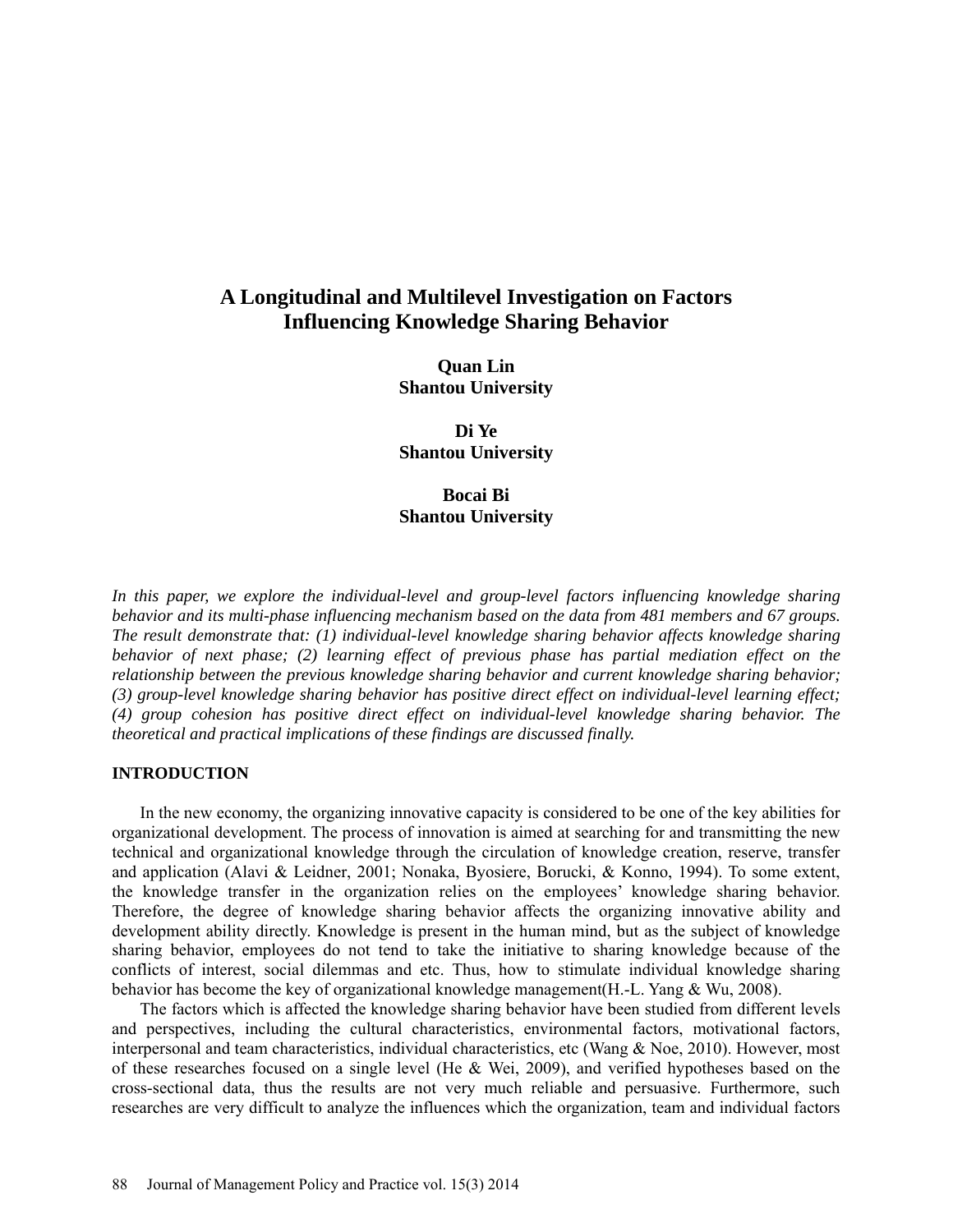bring to knowledge sharing behavior in multi-levels. In fact, the knowledge sharing behavior is inevitably influenced by bound to be influenced by different factors in multi-levels because it is embedded in groups and teams. Therefore, the researches on the knowledge sharing behavior are multilevel in essence. Many scholars have pointed out the lack of multilevel research on the knowledge sharing behavior [\(Hsu, Ju,](#page-12-1)  [Yen, & Chang, 2007;](#page-12-1) [Wang & Noe, 2010\)](#page-13-2), and now the researchers call for more longitudinal study to complement [\(G. W. Bock, R. W. Zmud, Y. G. Kim, & J. N. Lee, 2005;](#page-12-2) [Jiacheng, Lu, & Francesco, 2009;](#page-12-3) [S.-C. Yang & Farn, 2009\)](#page-13-3).

In conclusion, this study decides to adopt multi-stage and longitudinal data and hierarchical analysis method. The influence factors and process of knowledge sharing will be studied from both individual and group level. At the individual level, we focus on the effect between inter-period knowledge sharing behaviors, namely, the effect of individual knowledge sharing experience on the emerging of knowledge sharing behavior and mediating effect of individual learning on inter-period knowledge sharing behavior. At the group level, we focus on team knowledge sharing behavior, and cross-level effect of team cohesion and group task conflict on individual knowledge sharing behavior. In addition, we will examine the crosslevel and interactive effect of individual level and group level.

This research makes the contributions to the research of knowledge sharing in the following aspects. First, based on individual learning effect, this study researches the influence process and degree of previous individual knowledge sharing behavior to current individual knowledge sharing behavior, and reveals the importance of knowledge sharing experience in the influence factors of individual knowledge sharing behavior. Second, we take knowledge sharing behavior of group level into consideration and examine the effect of previous team knowledge sharing behavior on current individual knowledge sharing behavior. Finally, based on Interactional psychology [\(Schneider, 1983;](#page-13-4) [Tett & Burnett, 2003;](#page-13-5) [Tett &](#page-13-6)  [Guterman, 2000\)](#page-13-6) and theory of situational strength [\(Mischel, 1968,](#page-12-4) [1977\)](#page-13-7), we integrates the variable of individual and group level through the interaction of hierarchical variables to investigate group differences of the effect of previous individual learning effect on current knowledge sharing behavior. As far as we know, it is very rare to apply the hierarchical longitudinal research methods in the study of knowledge sharing behavior. We tested the model with using Hierarchical Linear Modeling[\(Bryk &](#page-12-5)  [Raudenbush, 1992\)](#page-12-5) and longitudinal data. This study also answered the researches' call (e.g. [G. W. Bock](#page-12-2)  [et al., 2005;](#page-12-2) [Jiacheng et al., 2009;](#page-12-3) [S.-C. Yang & Farn, 2009\)](#page-13-3) for using longitudinal data to research knowledge sharing behavior.

### **THE THEORETICAL BACKGROUND AND RESEARCH HYPOTHESES**

#### **Individual Knowledge Sharing Behavior: The Concept and the Understanding in Cross-Level**

Knowledge sharing refers to the provision of task information and know-how to help others to solve problems, develop new ideas, and implement policies or procedures [\(Cummings, 2004;](#page-12-6) [Hansen, 1999;](#page-12-7) [Wang & Noe, 2010\)](#page-13-2). It is an interactive process between team members in the workplace (Srivastava, [Bartol, & Locke, 2006\)](#page-13-8). Other studies have shown that the social exchange theory and the theory of social dilemma may help us to understand under what circumstances knowledge sharing is most likely to occur [\(Wang & Noe, 2010\)](#page-13-2).

Suppose that team knowledge sharing is considered as a generalized social exchange process. Social exchange process depends on the foundation of trust. As a result, trust will play an important role in the process. That is, high trust is beneficial to the occurrence of knowledge sharing, and vice versa. Existing researches also supported this view. For example, source trustworthiness helps enhance knowledge transfer across units [\(Szulanski, Cappetta, & Jensen, 2004\)](#page-13-9), perception of trust also affects knowledge sharing [\(Jones & George, 1998\)](#page-12-8). At the same time, individual knowledge sharing behavior is a decisionmaking process to decide whether to share the knowledge or not by considering its costs and benefits. Only when predicted earnings are more than predicted cost can knowledge sharing happen [\(Constant,](#page-12-9)  [Kiesler, & Sproull, 1994\)](#page-12-9). Individual knowledge sharing makes more organizational members to master knowledge. To gain organizational innovation and development it is necessary for organization to transfer knowledge. In this case, it is very likely to appear "free-rider" phenomenon. That is, the individual shares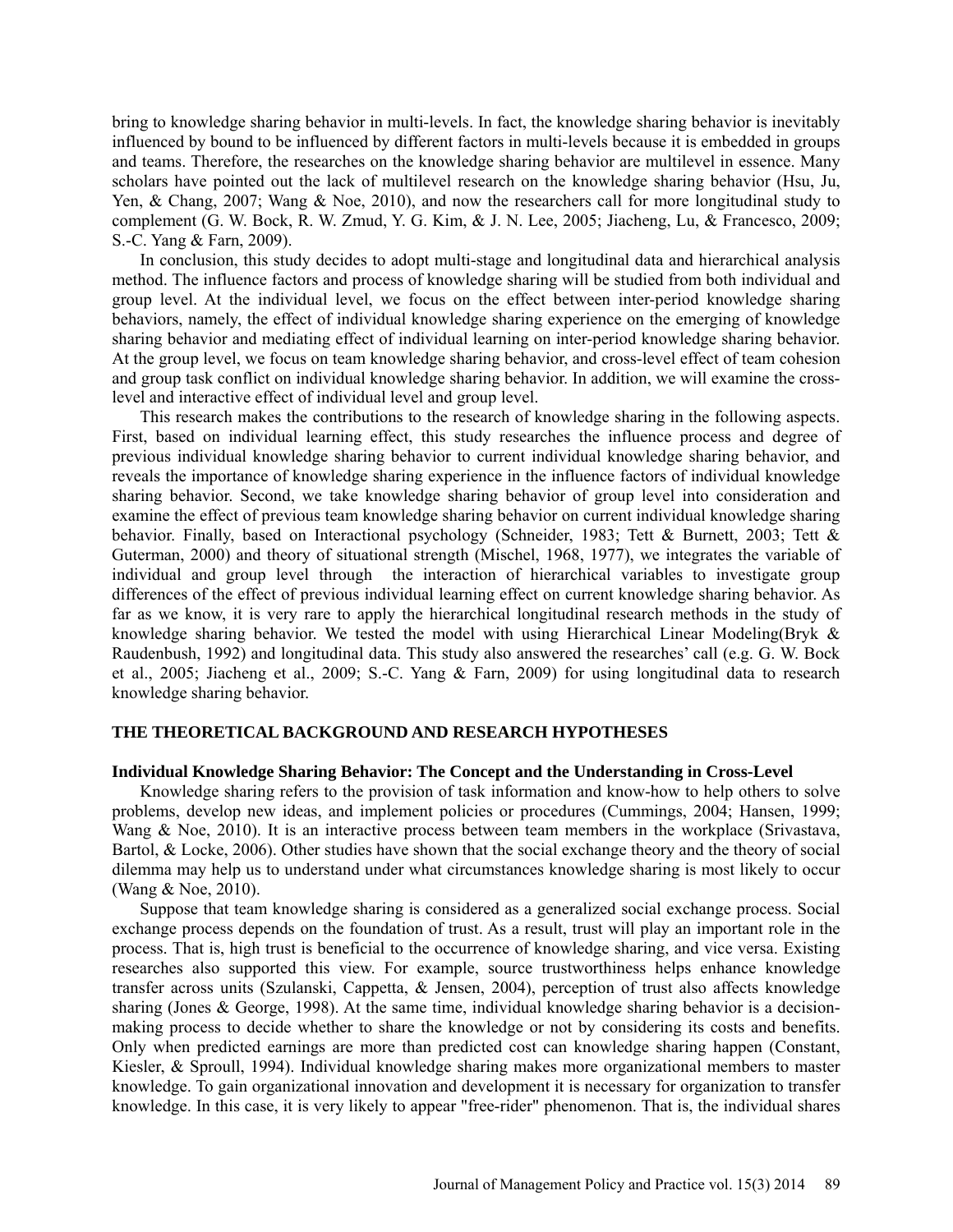benefits from others' thoughts and knowledge with no payment. The phenomenon makes the members who shared knowledge can't get relevant repayment. Accordingly, rational individuals will chose not to share knowledge. Consequently, individual-rationality will expand to collective-irrationality, this could ultimately lead the process of knowledge sharing to trap to social dilemma (Wang  $\&$  Noe, 2010) which affects the members' will to sharing knowledge. Above knowable, the risk perception exists in the decision-making process of knowledge sharing would clearly affect the occurrence of knowledge sharing behavior.





Therefore, the increasing trust and perceived risk reduction can promote knowledge sharing behavior in group interaction. At the individual level, individual positive experience on knowledge sharing may improve the mutual trust between team members and reduce the perceived risk, and that ultimately promote individual knowledge sharing. In addition, according to situational strength theory [\(Mischel,](#page-12-4)  [1968,](#page-12-4) [1973\)](#page-12-10), there is consistency of individual behaviors in different situation. At the same time, the situation can lead to the similarity in behaviors of different individuals. Under the condition of high situational strength, individual differences are small, while in the case of low situational strength, individual differences are great. And from the perspective of team characteristics, team cohesion and task conflict have influence on team trust and risk perception. Above all, we propose the research model shown in Fig. 1.

### **The Individual Level of Knowledge Sharing**

The core of social exchange theory is "reciprocity". Its reward and cost can be material wealth, psychological wealth and social wealth. The theory insists that social exchange produced social rewards, such as respect, admiration and status. The sharer can gain recognition and respect through showing the expertise. The underlying reason is that people were eager to be regarded as experts and partners. This will let them want to share the knowledge [\(O'Dell & Grayson, 1998\)](#page-13-10). As the typical form of social exchange, reciprocity makes the individual produce the feeling of responsibility, gratitude and trust. The purpose of the individual to choose sharing knowledge is to gain future reciprocity and the recognition of others. Expected reciprocity has a significant effect on the individual attitude toward knowledge sharing.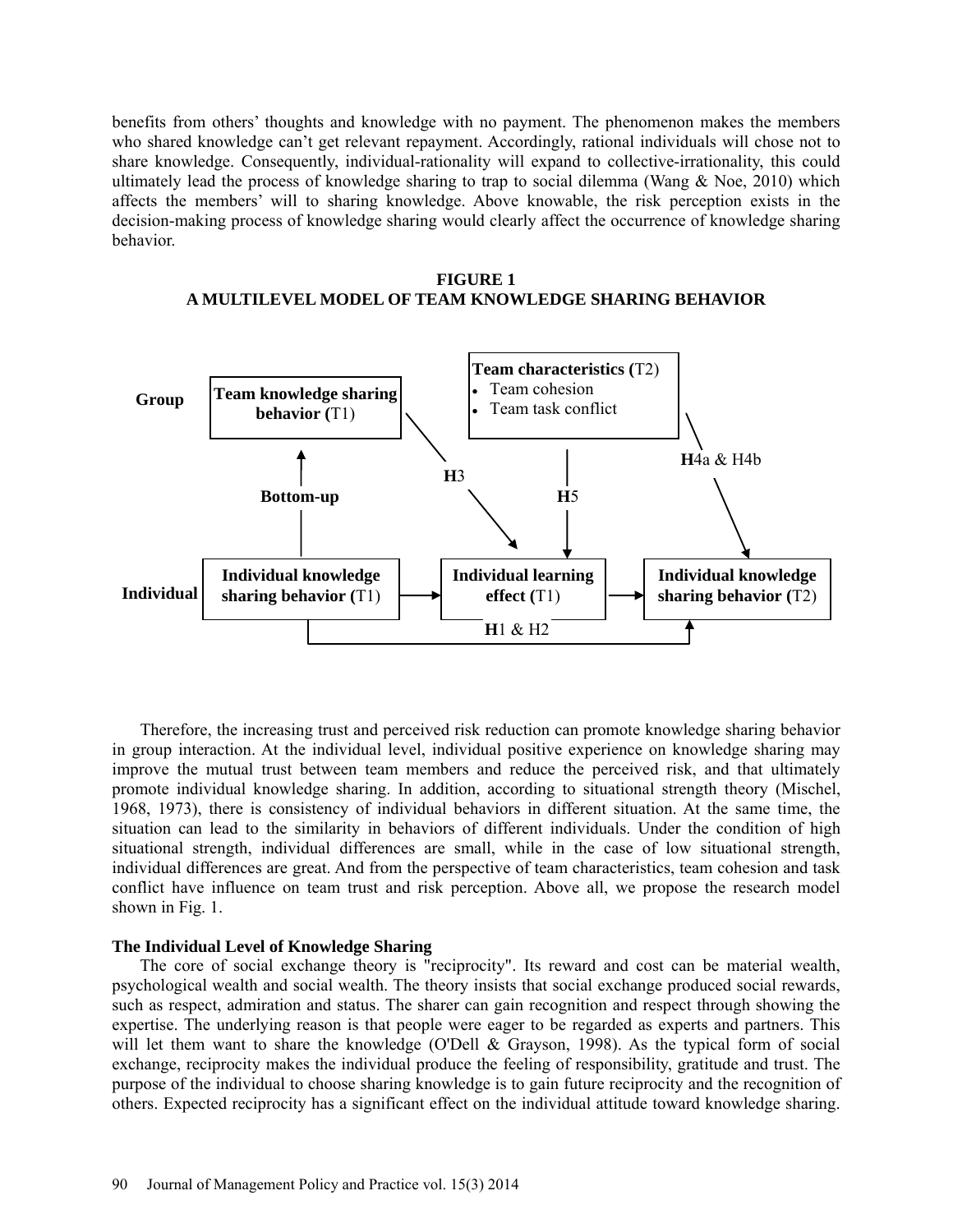People generally believe that knowledge sharing is an effective way to form, maintain and strengthen the relationships, and hope to gain the benefits from the relationships (G.-W. Bock, R. W. Zmud, Y.-G. Kim, & J.-N. Lee, 2005).

The positive experiences of individual knowledge sharing in the past make the members produce more trust to knowledge sharing and build trust between the team members, which lead the members to produce more expectation to future reciprocity. It is the expectation to material, psychological and social rewards in the future that makes the members' attitude toward the next knowledge sharing more positive. In addition, the positive experiences can also help the sharer and other members increase the familiarity of the process of knowledge sharing, and reduce the risk perception because of the lack of experience and insufficient information. The reduction of risk perception will be beneficial to promote more knowledge sharing behavior. In conclusion, we suggest that:

# *Hypothesis 1: the current individual knowledge sharing behavior is positively related to the next individual knowledge sharing behavior.*

Building on hypothesis 1 as well as the above arguments and research evidence, the reason why people share knowledge is social exchange, and the core of social exchange is "reciprocity" (G.-W. Bock et al., 2005). If knowledge sharing between the team members is regarded as a social exchange in a broad sense, then the benefits that the member gain from the knowledge sharing mainly show by others' knowledge and information. Those knowledge and information are benefit to improving learning effect. So, individual learning effect plays an important role between the previous knowledge sharing behavior and current knowledge sharing behavior. Specifically, individual knowledge sharing behavior brings the improvement of learning effects. This improvement makes the individual perception to benefits more obviously. Meanwhile, it can also help to reduce the risk perception on the knowledge sharing of next phase, then make the significant and positive impact on the attitude toward the next knowledge sharing. So, we suggest that:

*Hypothesis 2: individual learning effect is a mediator between the previous knowledge sharing behavior and current knowledge sharing behavior.* 

# **The Group Level of Knowledge Sharing Behavior**

Situational strength theory [\(Mischel, 1968,](#page-12-4) [1973,](#page-12-10) [1977\)](#page-13-7) argues that individual behavior is interactive action of the individual and situation. Situational cues are clearer under the condition of high situational strength, which make the expectations of the situation convey to the individual more powerful, and thus limit the expression of individual characteristics. Individual behaviors are more affected by the situation, and individual differences are smaller. On the contrary, situational cues are vague in the case of low situational strength so that the limitation of the expression of individual characteristics is weaker. Thus Individual differences are bigger.

In view of the above, team knowledge sharing, team cohesion and team task conflict are all important team situational variables to individual knowledge sharing. With low situational strength, there is no close relationship between team situational variables and individual knowledge sharing behavior. While in the case of the high situational strength, the relationship is closer.

#### *Team Knowledge Sharing Behavior*

In the team that knowledge sharing activities are frequently, team members can have more opportunities to gain other members' exclusive knowledge and information. These knowledge and information can improve the individual learning effect. In addition, if the atmosphere of knowledge sharing in the team is stronger, the member affected by the atmosphere may be more active and willing to accept the knowledge and information which other members shared. Therefore, we argue that in the team that knowledge sharing activities are more frequently, the member's learning effect is higher, and vice versa. So, we suggest that: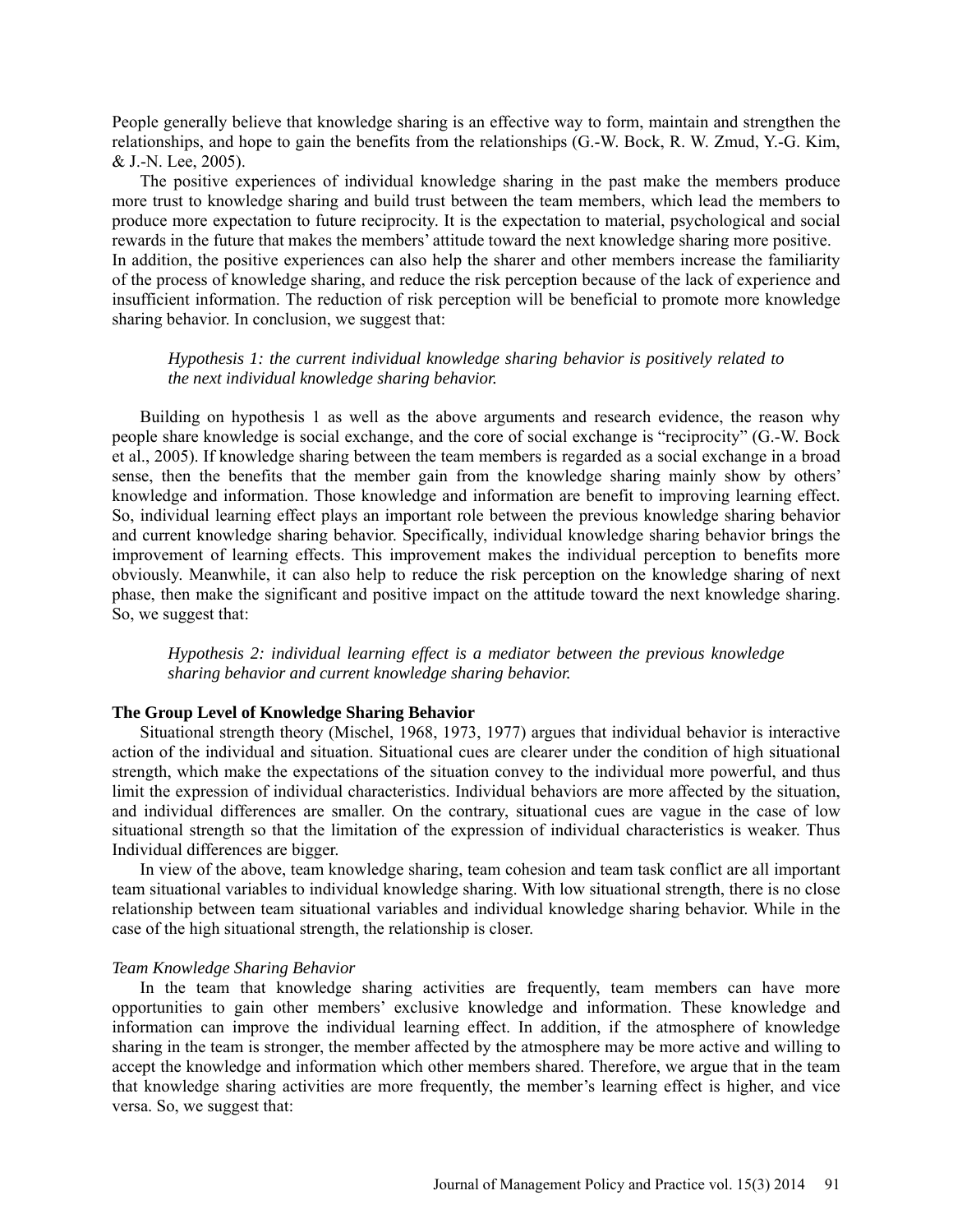*Hypothesis 3: after controlling the influences on individual knowledge sharing of individual level, knowledge sharing of group level is positively related to individual learning effect.*

#### *Team Cohesion*

Team cohesion is the attraction between the team members and the strength of the willingness to stay in a organization [\(Keyton & Springston, 1990\)](#page-12-11). In the team of high cohesion, members have more intense to cooperate and interact. George and Bettenhause (1990) have revealed that team cohesion would have a positively prediction effect on the prosocial behavior. A meta-analysis also shows that the high correlation between cohesion and behavior performance [\(Beal, Cohen, Burke, & McLendon, 2003\)](#page-12-12). Based on the above analysis, we assume that high team cohesion is positively related to individual knowledge sharing behavior. So, we suggest that:

*Hypothesis 4a: after controlling the inter-period influences on individual learning effect of individual level, team cohesion of group level is positively related to individual knowledge sharing behavior.*

#### *Team Task Conflict*

Team task conflict is referred as the disagreement among the member on the task process, because of the difference of the members' cognitive on the process and the way to achieve the task's purpose. [\(K.A.](#page-12-13)  [Jehn, Northcraft, & Neale, 1999\)](#page-12-13). On the one hand, when the conflict exists, the member lacks the will to share knowledge with others and tends to think that other members want to influence him by sharing knowledge. This will lead to distrust on the shared knowledge. On the other hand, the existence of the conflict will lead the member to doubt about other members' motivations to put forward different ideas, even think normal interaction as a personal attack [\(Karen A Jehn, 1997\)](#page-12-14). [\(R. A. Baron, 1984\)](#page-11-1) also pointed out that the exchange of the divided opinions would often become the transmission of the negative emotion in the early stage of the conflict, thus causing members to waste too much time and energy on it and eventually leading to the reduced level of knowledge sharing related to the task. So, we suggest that:

*Hypothesis 4b: after controlling the inter-period influences on individual learning effect of individual level, team task conflict of group level is negatively related to individual knowledge sharing behavior.*

#### **The Multi-Level Interactions of the Situation**

The past experience on knowledge sharing behavior has different influences in different situation[\(Wang & Noe, 2010\)](#page-13-2). As situational strength theory [\(Mischel, 1968,](#page-12-4) [1977\)](#page-13-7) said, under the condition of high situational strength, individual behavior will be more affected by the situation. And members' behaviors have higher consistency. On the contrary situation, individual behaviors will have more individual differences because of the lack of corresponding norms or rules. In the team with obvious team character (such as high team cohesion), team knowledge sharing behavior is less affected by individual experience, inter-individual differences on knowledge sharing behavior will be smaller. In the other team with weak team characters (such as low team cohesion), team knowledge sharing behavior is less affected by the situation, but more affected by individual experience. That is, situational factors moderates the relationship between individual learning effect and inter-period individual knowledge sharing behavior. So, we suggest that:

*Hypothesis 5: team character of group level moderates the relationship between individual learning effect and inter-period individual knowledge sharing behavior such that the relationship is weaker when the team characters are more obvious, and vice versa.*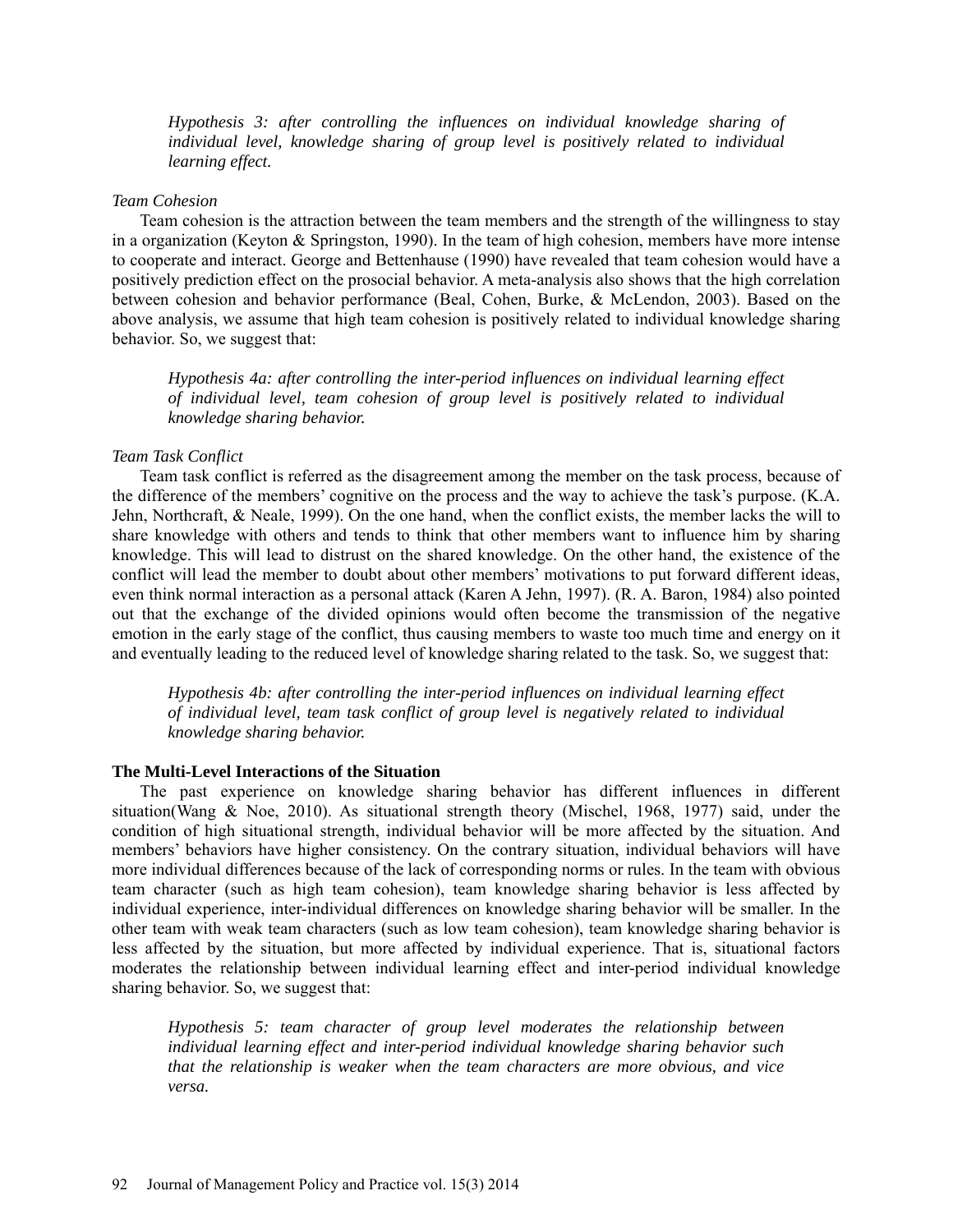### **METHODS**

#### **Sample and Procedure**

Participants were chosen from a comprehensive university with high popularity. They were all undergraduates who participated in human resource management and operation management courses. 535 students had participated in our survey for one semester (16weeks). Of these students, 246 were male, accounting for 46% of the sample.

The research is conducted as follows: over a 3-week period at the beginning of new semester, we administered questionnaires of personal qualities to the students who volunteered to participate. Then they were randomly divided into groups. Finally, we have 67 groups and the group scale ranged from 5 to 9. In the middle of the semester, the students were given group assignment to complete in groups. The assignment was related to the courses they studied. After the assignment was completed, the students also completed a survey with questions about the relevant variables.

The survey during the research process was implemented by online-questionnaires. So we also objective recorded of the time that the students used in the process of questionnaire completion to help us judge the validity of the questionnaire. If the time was less than 2 minutes or the completion was less than 90 percent of the questionnaire, that questionnaire was judged as invalid. Finally, we obtained 481 valid questionnaires. The valid rate was 90%.

#### **Measures**

Knowledge sharing behavior: using the 5-item measure from Chen et al (2009). A 5-point Likert-type scale, ranging from 1 ("strongly disagree") to 5 ("strongly agree"), was applied to the measure. The items are "I often spend a lot of time sharing knowledge with team members" "I often actively share my knowledge with team members", "I often take part in discussing several aspects of the task, rather than a particular aspect", "I often respond to comments that others make to my advices", "I often participate in knowledge sharing activities in group". The Cronbach's alpha for the scale was .84.

Learning effect: because of no ready-made measure, we independently developed a 4-item measure according to the definition of learning effect and the situation. A 5-point Likert-type scale, ranging from 1 ("strongly disagree") to 5 ("strongly agree"), was applied to the measure. The items are "learn a lot of new knowledge", "get lots of new inspiration", "learn the new method to solve the problem", "learn the new way to thinking". The Cronbach's alpha for the scale was .84.

Group-level antecedents: the group-level antecedents are formed by individual-level antecedents. We examined the validity of the group-level constructs using  $R_{wg}$  [\(James, Demaree, & Wolf, 1984,](#page-12-15) [1993\)](#page-12-16), intraclass correlation (ICC[1]) and reliability of the mean (ICC[2]). The indexes of all variables met the requirement well. Specific indexes are presented in table 1.

Team cohesion: using the 6-item measure by adapting the measures from Faraj & Yan (2009) and Tekleab et al (2009) into group-level. A 5-point Likert-type scale, ranging from 1 ("strongly disagree") to 5 ("strongly agree"), was applied to the measure. The items are "our team members try the best to achieve its performance targets together", "all our team members are responsible for any loss or low performance", "our team members can communicate freely and complete our respective responsibilities to this project", "Our team members can help each other when we do the group projects", "our team members get along well", "our team members work closely together". The Cronbach's alpha for the scale was .91.

Task conflict: using the 3-item measure from Jehn et al (1999). A 5-point Likert-type scale, ranging from 1 ("never") to 5 ("very infrequently"), was applied to the measure. The items are "number of times that the member don't agree to what every member should do", "number of times that the member don't agree to the way to complete group tasks", "number of times that the appearance of the conflict on the task assignment in group". The Cronbach's alpha for the scale was .87.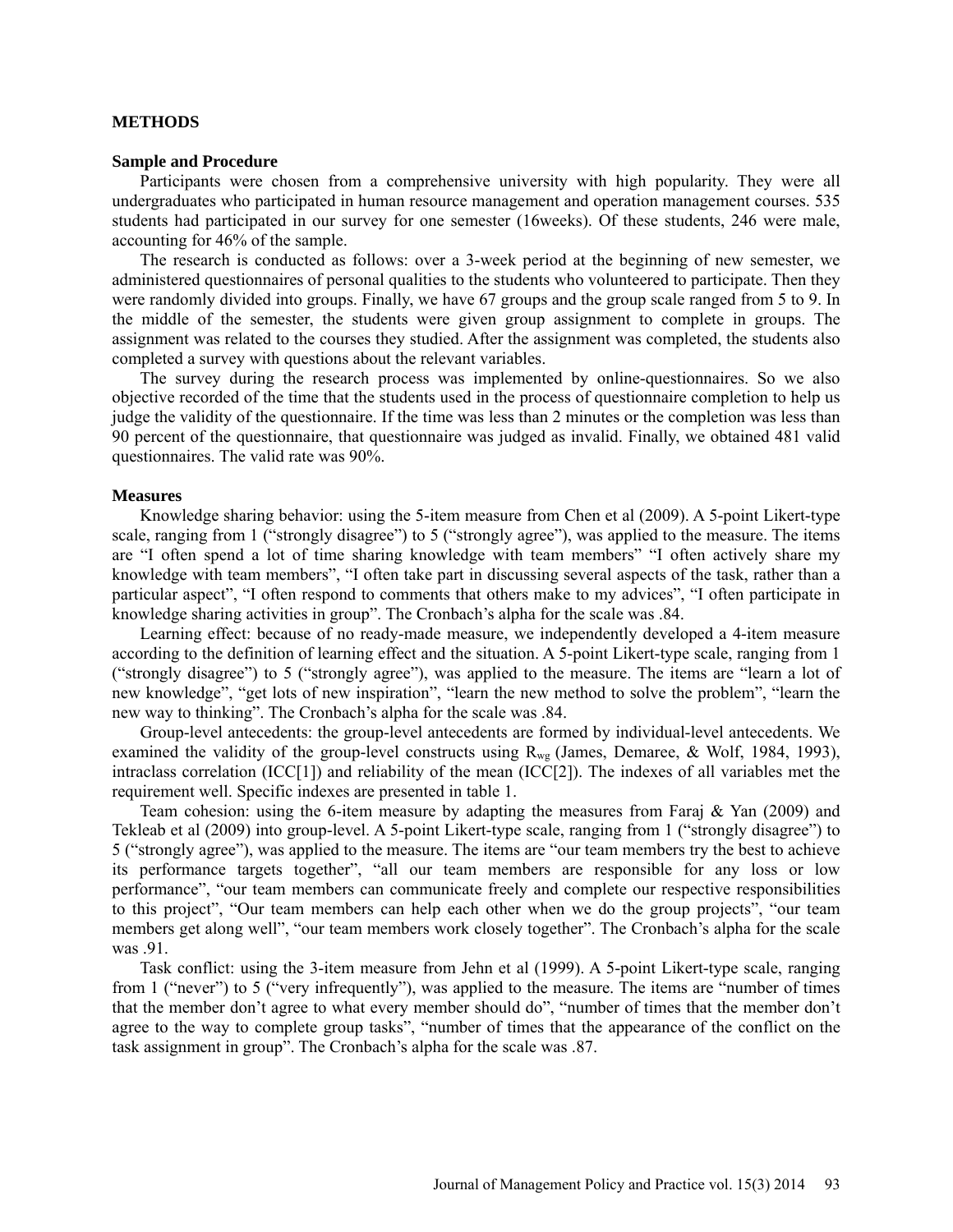#### **Data Analysis**

First, we tested the reliability and validity of the scale of variables. The variables of group level were combined by variables of individual level, so we tested the validity the construct of group-level variables by testing variables' intraclass consistency  $R_{wg}$  [\(James et al., 1984,](#page-12-15) [1993\)](#page-12-16), intraclass correlation (ICC[1]) and reliability of the mean (ICC[2]).

The model of knowledge sharing behavior in this study was cross-level. The dependent variable, knowledge sharing behavior and the mediator, learning effect are the variable of individual level and the independent variables includes variables of individual level and group-level. So, we use Hierarchical Linear Model (HLM) [\(Bryk & Raudenbush, 1992\)](#page-12-5) to test the model in the following steps. First, we estimated the following models according to the steps related to testing mediator[\(R. M. Baron & Kenny,](#page-11-2)  [1986\)](#page-11-2): (1) the dependent variable, individual learning effect (T1) was predicted by individual knowledge sharing behavior (T1) in the model; (2) the dependent variable, individual knowledge sharing behavior (T2) was predicted by individual knowledge sharing behavior (T1) in the model; (3) the dependent variable, individual knowledge sharing behavior (T2) was predicted by individual learning effect (T1) in the model; (4) the dependent variable, individual knowledge sharing behavior (T2) was predicted by individual knowledge sharing behavior (T1) and individual learning effect (T1) in the model. In addition, we estimated the model, which included the dependent variable, individual learning effect (T1) and the independent variables, individual knowledge sharing behavior (T1) of individual level and team knowledge sharing behavior (T1) of group level. In order to test cross-level and direct effect of team characters, we analyzed in the following three steps: (1) we estimated a null model to analyze the makeup of intraclass and interclass variance of individual knowledge sharing behavior. The null included the independent variable, individual knowledge sharing behavior (T2) but no other independent variables of individual and group level. (2) individual-level analysis: adding individual learning effect to test the effect on knowledge sharing behavior. (3) group-level analysis: adding team cohesion and team task conflict to test cross-level and direct effect on knowledge sharing behavior. Finally, we analyzed the interaction by estimating the slope of group-level variables to individual-level variables. All model estimations have controlled the influence of individual gender and GPA.

#### **RESULTS**

#### **The Validity of Measures**

#### *The Validity of Knowledge Sharing Behavior*

Due to knowledge sharing behavior is the main dependent variable and we applied self-report to measure, we analysis in the following steps to verify the validity of the construct of knowledge sharing behavior. First, we tested the dimension of knowledge sharing behavior by factor analysis. The results showed that the items all belong to a factor, and have high factor loadings (the load average is 0.78), the factors' cumulative explained 61% of variance. Then, we tested the criterion-related validity of knowledge sharing behavior by testing the relationship between knowledge sharing behavior and other variables which are related to knowledge sharing in theory. In the table 1 we can see the correlation results are consistent with the theoretical model proposed. At the individual level, knowledge sharing behavior (T1) and knowledge sharing behavior (T2) are significant related to learning effect (T1)  $(r = .37, p < .01; r = .38, p < .01)$ . At the group level, team knowledge sharing behavior (T1) is significant related to team cohesion (T2) ( $r = .71$ ,  $p < .01$ ) and team task conflict ( $r = -.38$ ,  $p < .01$ ). These results indicate that knowledge sharing behavior has a good criterion-related validity.

In addition, we tested the discriminate validity of knowledge sharing behavior by testing the relationship between knowledge sharing behavior and other uncorrelated variables to knowledge sharing in theory. There is no theoretical and empirical evidence can test the significant correlation of knowledge sharing behavior to individual gender and GPA. The data results show that there is no significant relationship between knowledge sharing behavior (T1) and gender ( $r = .09$ ,  $p > .1$ ) or GPA ( $r = .05$ ,  $p > .1$ ) ), and also between knowledge sharing behavior (T2) and gender ( $r = -0.01$ ,  $p > 0.1$ ) or GPA ( $r = 0.03$ ,  $p > 0.1$ ).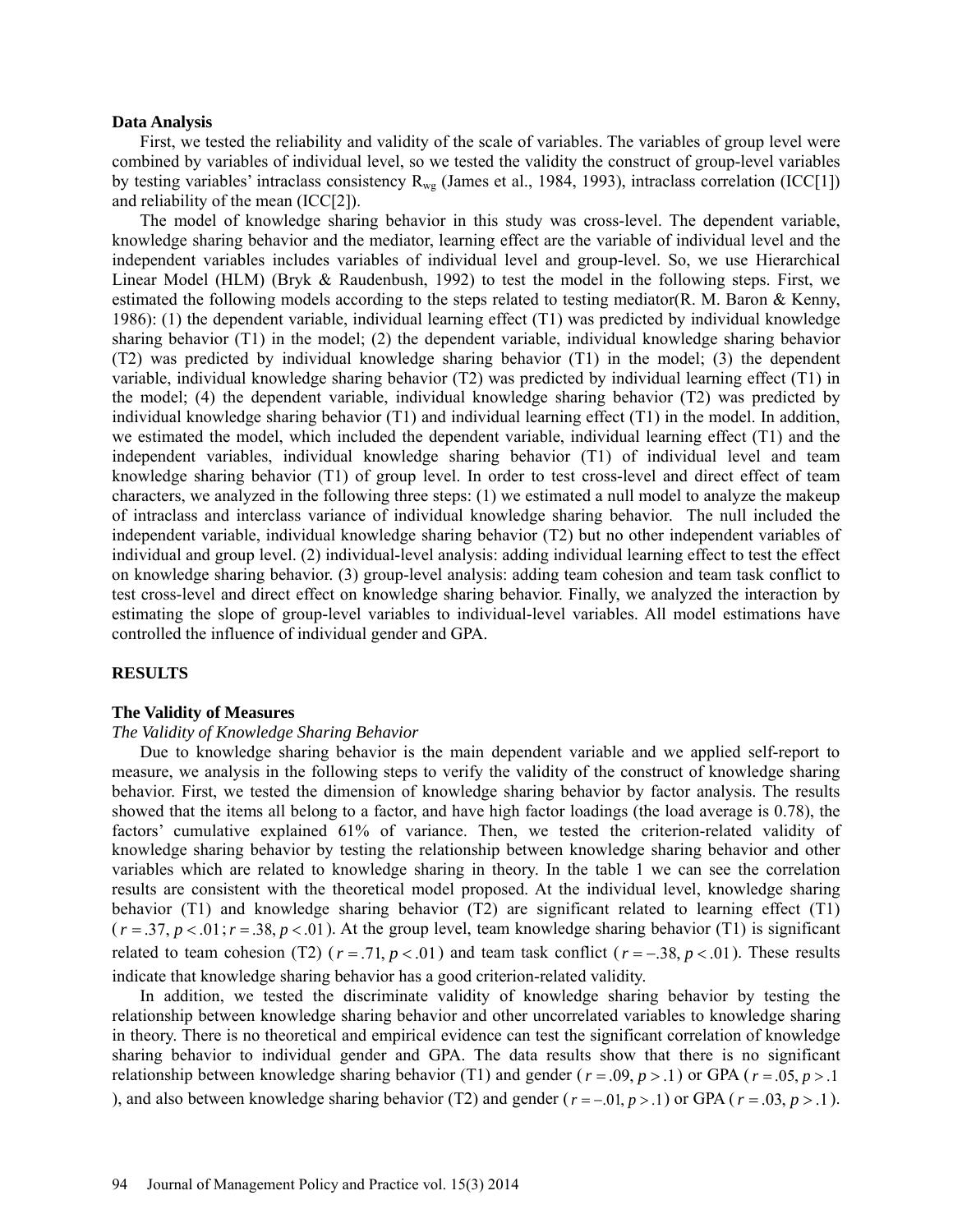So, this measure has acceptable discrimination validity.

In a word, the above results show that the knowledge sharing behavior is the structure of a single factor. And it is significantly related to the relevant variables in theory, while there is no significant relationship with the unrelated variables which comes from the same source. So, the measurement of the scale is effective.

| Variables                                  |           |         | Mean | <b>SD</b> |          | 2        | 3       | 4        |
|--------------------------------------------|-----------|---------|------|-----------|----------|----------|---------|----------|
| Level 1                                    |           |         |      |           |          |          |         |          |
| Individual knowledge<br>behavior $(T1)$    |           | sharing | 3.73 | 0.58      | (0.84)   |          |         |          |
| 2. Individual<br>behavior (T2)             | knowledge | sharing | 3.73 | 0.58      | $0.62**$ | (0.87)   |         |          |
| 3. Learning effect (T1)                    |           |         | 3.84 | 0.71      | $0.37**$ | $0.38**$ | (0.90)  |          |
| 4. Gender $b$                              |           |         | 0.54 | 0.50      | 0.09     | $-0.01$  | $-0.01$ |          |
| 5. GPA<br>Level 2                          |           |         | 3.21 | 0.59      | 0.05     | 0.03     | 0.07    | $0.29**$ |
| 1. team knowledge sharing behavior<br>(T1) |           | 3.72    | 0.31 | (0.84)    |          |          |         |          |
| 2. team cohesion (T2)                      |           | 3.96    | 0.32 | $0.71**$  | (0.91)   |          |         |          |
| 3. team task conflict (T2)                 |           | 2.33    | 0.36 | $0.38**$  | $0.45**$ | (0.87)   |         |          |

**TABLE 1 CORRELATIONS, CREDIBILITY, MEANS, STANDARD DEVIATIONS<sup>a</sup>**

 $a_n = 481$  at the individual level, n=67 at the group level. Internal consistency reliabilities of variables are provided in diagonal parentheses.

<sup>b</sup>Intraclass  $R^2$  is calculated based on the proportion of variance in team which can be explained by the variables of level 1.

 $\rm \ddot{P}$  P < 0.10,  $\rm \ddot{P}$  P < 0.05,  $\rm \ddot{P}$  P < 0.01

### *The Combination of Variables of Group Level*

We tested the feasibility of group-level variables (team knowledge sharing behavior, team identification, innovation atmosphere, relationship conflict and task conflict) on the merging of individual data. So, we calculated variables'  $R_{wg}$ , ICC [1] and the ICC [2] to test intraclass consistency and hierarchical characteristics.  $R_{wg}$  is calculated by reference uniform distribution [\(James et al., 1984,](#page-12-15) [1993\)](#page-12-16), the calculation of ICC [1] applied the formula (ICC[1] =  $\tau_{00}$  / ( $\tau_{00} + \sigma^2$ ) which was suggested by Hofmann, ICC[2] was calculated with using the formula (  $\text{ICC}[2] = \frac{k \cdot \text{ICC}(1)}{1 + (k \cdot 1) \cdot \text{ICC}(1)}$ )[\(Bliese, 2000\)](#page-12-17). The results are shown in table 2. And we can see the data is suitable for merge operations.

| <b>TABLE 2</b>              |
|-----------------------------|
| VARIABLES' $R_{wg}$ AND ICC |

| Variables                            | Rwg   | ICCI 1 |      |
|--------------------------------------|-------|--------|------|
| Team knowledge sharing behavior (T1) | (194) | 011    | 0.90 |
| Team cohesion (T2)                   | 0.94  | 0.13   | 0.91 |
| Team task conflict (T2)              | 0.87  | 0.04   | 0.74 |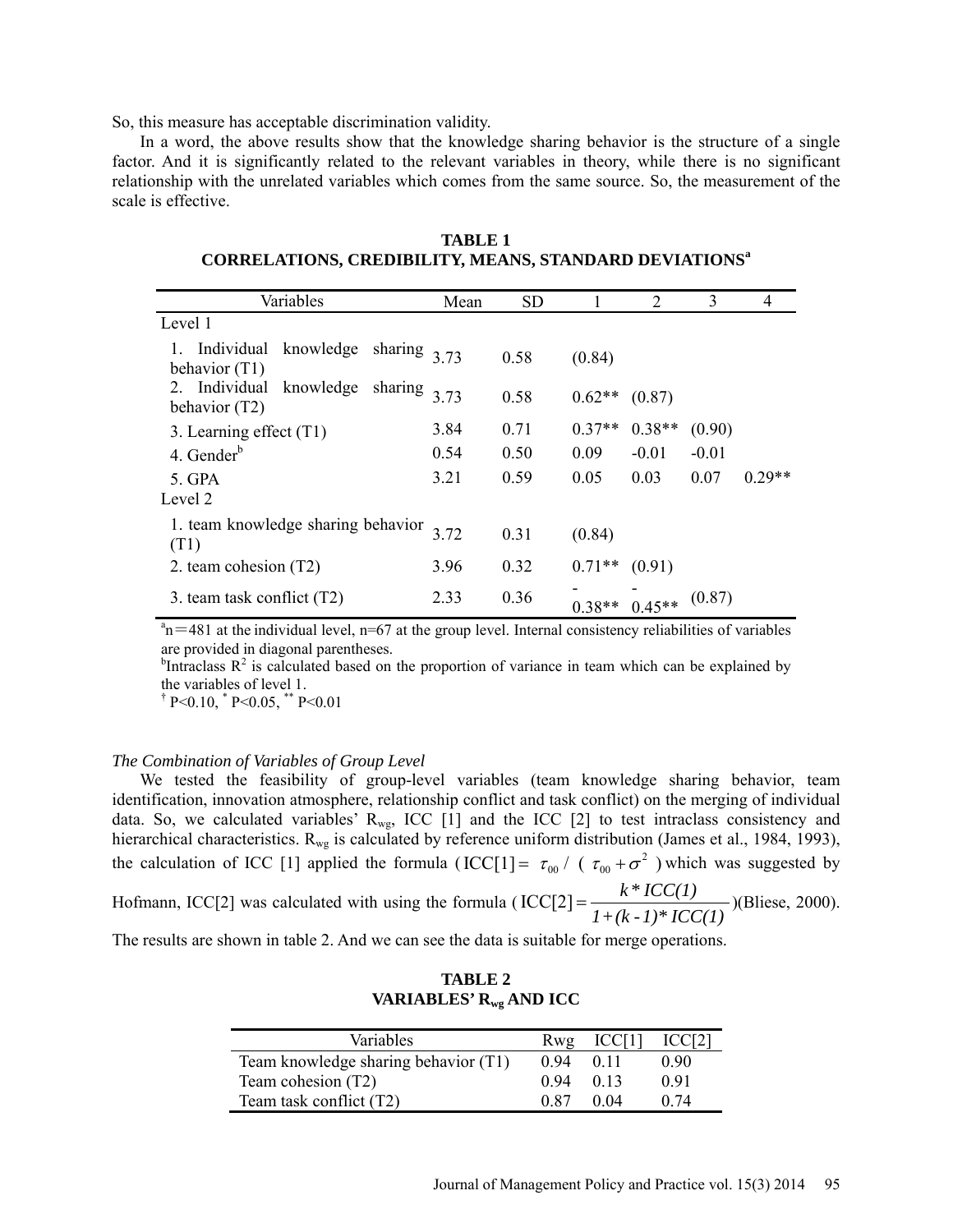## **The HLM Results: The Cross-Level Effect of Individual Knowledge Sharing and Mediating Effect of Learning Effect**

### *The Inter-Period Effect of Individual Knowledge Sharing Behavior*

We purposed that individual knowledge sharing behavior had positive influence on inter-period knowledge sharing behavior. The hypothesis 1 gets support, which means that regression coefficients of individual knowledge sharing behavior (T1) to individual knowledge sharing behavior (T2) must be significant. So, we estimated the model which included control variables and individual knowledge sharing behavior (T1) model with HLM. The result shows that the regression coefficient is significant  $(\beta.64, p.\&1)$  in model 3 of table 3. So, hypothesis 1 gets the support.

| Variables                                    | Individual learning<br>effect $(T1)$ |                   | Individual knowledge sharing<br>behavior (T2) |                    |                       |  |
|----------------------------------------------|--------------------------------------|-------------------|-----------------------------------------------|--------------------|-----------------------|--|
|                                              | Model<br>1                           | Model 2           | Model<br>3                                    | Model 4            | Model 5               |  |
| Fixed effect                                 |                                      |                   |                                               |                    |                       |  |
| Level 1                                      |                                      |                   |                                               |                    |                       |  |
| Intercept                                    | $1.96**$<br>(0.07)                   | 0.20<br>$(0.27*)$ | $1.28**$<br>(0.37)                            | $2.48**$<br>(0.16) | $1.01**$<br>$(0.46*)$ |  |
| Individual<br>knowledge                      | $0.45**$                             | $0.25**$          | $0.64**$                                      |                    | $0.57**$              |  |
| sharing behavior $(T1)$                      | (0.00)                               | (0.02)            | (0.03)                                        |                    | $(0.02*)$             |  |
| Individual learning effect                   |                                      |                   |                                               | $0.32**$           | $0.14**$              |  |
| (T1)                                         |                                      |                   |                                               | (0.01)             | $(0.01**)$            |  |
| Gender                                       | $-0.10$                              | $-0.10$           | $-0.07$                                       | $-0.02$            | $-0.06$               |  |
| <b>GPA</b>                                   | 0.08                                 | 0.08              | 0.03                                          | 0.01               | 0.03                  |  |
| Level 2                                      |                                      |                   |                                               |                    |                       |  |
| Team knowledge<br>sharing<br>behavior $(T1)$ |                                      | $1.34*$           |                                               |                    |                       |  |
| Variance analysis                            |                                      |                   |                                               |                    |                       |  |
| Intraclass variance                          | 0.43                                 | 0.43              | 0.19                                          | 0.27               | 0.18                  |  |
| Deviance                                     | 776.15                               | 774.56            | 385.25                                        | 489.06             | 376.21                |  |

# **TABLE 3 HLM RESULTS OF INTER-PERIOD PROCESS OF INDIVIDUAL KNOWLEDGE SHARING BEHAVIOR <sup>a</sup>**

 $a_n$  = 481 at the individual level, n=67 at the group level (because the missing items are deleted in model 1and model 2, n=49), random variance is provided in parentheses.

 $<sup>b</sup>$ Intraclass R<sup>2</sup> is calculated based on the proportion of variance in team which can be explained by the</sup> variables of level 1.

 $\uparrow$  P<0.10,  $\uparrow$  P<0.05,  $\uparrow$  P <0.01

### *The Mediating Effect of Learning Effect*

We estimated the following three models according to the steps related to testing mediator [\(R. M.](#page-11-2)  [Baron & Kenny, 1986\)](#page-11-2): (1) the dependent variable, individual learning effect (T1) was predicted by individual knowledge sharing behavior (T1) in the model; (2) the dependent variable, individual knowledge sharing behavior (T2) was predicted by individual learning effect (T1) in the model; (3) the dependent variable, individual knowledge sharing behavior (T2) was predicted by individual knowledge sharing behavior (T1) and individual learning effect (T1) in the model. Results are shown as model 1, model 4 and 5 of table 3. We can see the regression coefficient of individual knowledge sharing behavior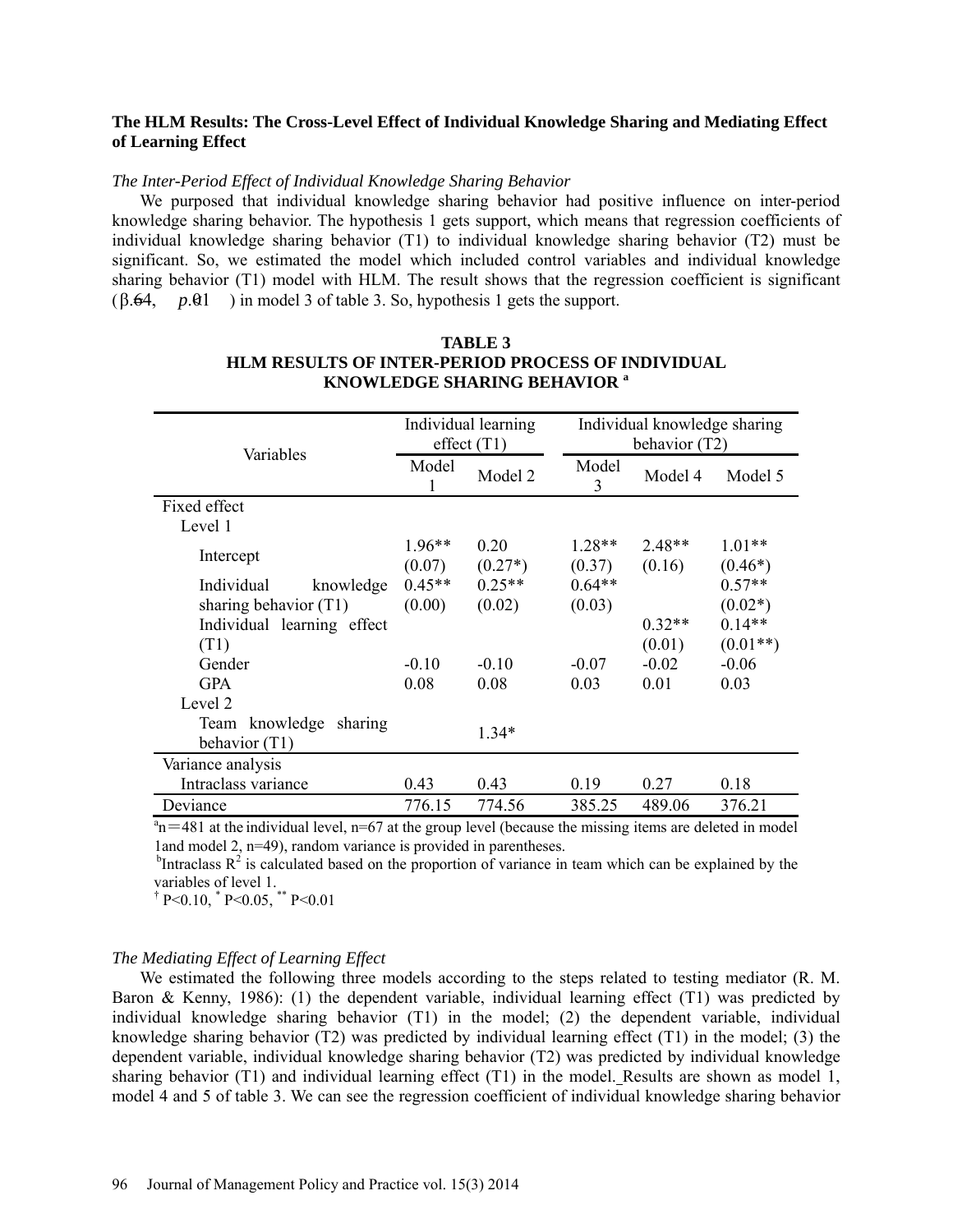(T1) is significant to individual learning effect (T1)  $(\beta.45, p.01)$ . The regression coefficient of individual learning effect (T1) is significant to individual knowledge sharing behavior (T2) ( $\beta$ .32,  $p \cdot \theta$ 1). And in the model 3, the coefficients of individual knowledge sharing behavior (T1) and individual learning effect (T1) are still significant  $(\beta.57, p.01, \beta.44, p.01)$ , but the coefficient of individual knowledge sharing behavior (T1) drops. So, individual learning effect has partial mediating effect, hypothesis 2 gets partial support.

### **The HLM Results of the Cross-Level Effect of Team Knowledge Sharing and Team Characters**

*The Cross-Level Direct Effect of Team Knowledge Sharing Behavior*

We applied HLM to analysis because of the involved individual and group level. At the individual level, we controlled the influence of individual gender and GPA. At the group level we included team knowledge sharing behavior. Results showed that there is significant positive correlation between team knowledge sharing behavior and individual learning effect ( $\hat{r} = 25$ ,  $p < 0.01$ ). So, hypothesis 3 gets support.

# *The Cross-Level and Direct Effect of Team Characters*

The hypothesis 4a and 4b get the support, which means that the inter-team variance of knowledge sharing must be significant. To test hypothesis 4a and 4b, we estimated the three HLM model. First, we estimated the null model which only consists of the control variables of individual level with no variables of individual and group levels. The results are shown in the null model of table 4. The variance of the intercept of group level is significant ( $\hat{\tau}_{00} = 0.02$ ,  $p < 0.05$ ). The ICC [1] of individual knowledge sharing behavior (T1) is .11, indicating 11% of the variance of knowledge sharing behavior between groups, 89% of the variance is within the group.

| Variables                               | Individual knowledge sharing behavior (T2) |                 |                 |  |  |  |
|-----------------------------------------|--------------------------------------------|-----------------|-----------------|--|--|--|
|                                         | Null model                                 | Model 1         | Model 2         |  |  |  |
| Fixed effect                            |                                            |                 |                 |  |  |  |
| Level 1                                 |                                            |                 |                 |  |  |  |
| Intercept                               | $3.67**$ (0.02*)                           | $2.48**$ (0.16) | $0.38(0.29*)$   |  |  |  |
| Individual<br>learning<br>effect $(T1)$ |                                            | $0.32**$ (0.01) | $0.25**$ (0.02) |  |  |  |
| Gender                                  | $-0.03$                                    | $-0.02$         | $-0.02$         |  |  |  |
| <b>GPA</b>                              | 0.03                                       | 0.01            | 0.03            |  |  |  |
| Level 2                                 |                                            |                 |                 |  |  |  |
| Team cohesion (T2)                      |                                            |                 | $0.55**$        |  |  |  |
| Team task conflict (T2)                 |                                            |                 | 0.06            |  |  |  |
| Variance analysis                       |                                            |                 |                 |  |  |  |
| Intraclass variance                     | 0.32                                       | 0.27            | 0.25            |  |  |  |
| Intraclass R2 b                         |                                            | 0.16            | 0.07            |  |  |  |
| Inter-class R2                          |                                            |                 |                 |  |  |  |
| Deviance                                | 636.09                                     | 489.06          | 465.41          |  |  |  |

# **TABLE 4 THE RESULTS OF CROSS-LEVEL EFFECT ON KNOWLEDGE SHARING BEHAVIOR <sup>a</sup>**

 $a_n$  = 481 at the individual level, n=67 at the group level (because the missing items are deleted in model 1and model 2, n=49), random variance is provided in parentheses.

 $b$ Intraclass  $R^2$  is calculated based on the proportion of variance in team which can be explained by the variables of level 1.

 $\rm \ddot{P}$  P<0.10,  $\rm \ddot{P}$  P<0.05,  $\rm \ddot{P}$  P<0.01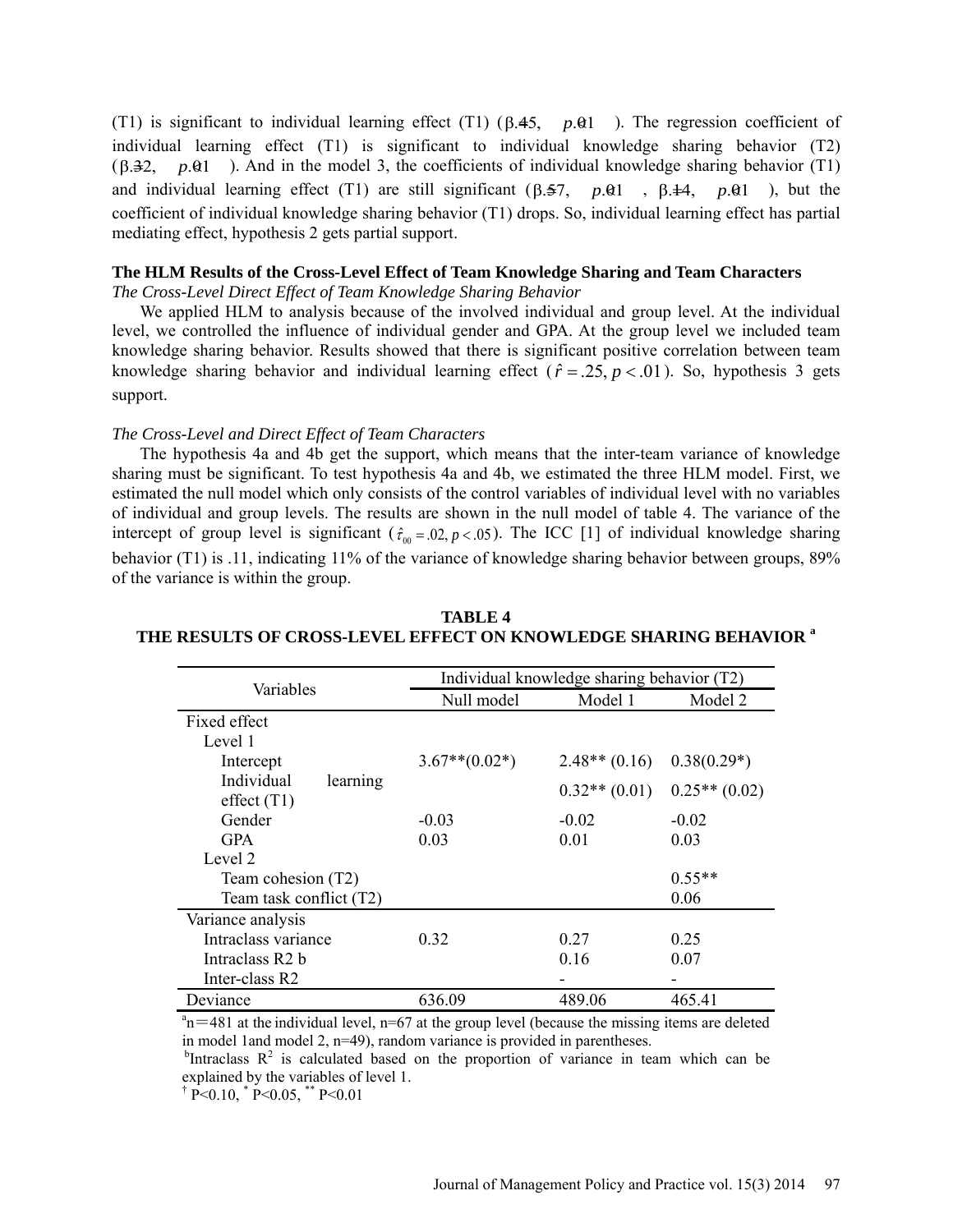Model 1 included individual learning effect (T1) of individual level. Model 2 added team cohesion (T2) and team task conflict (T2) on the basis of model 1. Results showed that there was a significant and positive correlation between team cohesion ( $\hat{r} = .55$ ,  $p < .01$ ) and knowledge sharing behavior after controlling the influence of individual level. So, hypothesis 4a is supported, while hypothesis 4b is not supported.

#### *The Test of Cross-Level Moderating Effect of Team Characters*

Hypothesis 5 proposed the cross-level moderating effect. The premise behind the test of the effect is individual learning effect have significant random variance in the model whose result is the intercept. As we can see from the random variance which is provided in parentheses of model 2 in table 4, individual learning effect did not have significant random variance. Above all, hypothesis 5 did not get the support.

### **DISCUSSIONS**

Existing researches on knowledge sharing behavior are divided and focused on the individual or group level, but this study considered two perspectives of macro and micro, combined with the effect of these two levels. We proposed and tested a hierarchical model of knowledge sharing behavior, and verified the effect of variables of individual level (inter-period individual knowledge sharing behavior, individual learning effect) and group level (team knowledge sharing behaviors and characteristics), and multi-level moderating effect. Our study found that there are individual and group differences among knowledge sharing behaviors, inter-period individual knowledge sharing behavior and team characters of group level—team cohesion can explain most of the variance.

Individual knowledge sharing behavior which had been combined to group level can explain the majority of the variance of individual learning effect through a bottom-up process. At the same time, there is a positive relationship between the individual knowledge sharing behavior and learning effect. In addition, we used HLM to analysis in cross-level. Thus we can test multi-level moderating effect of team characters on knowledge sharing behavior while testing the effect of individual learning effect on knowledge sharing behavior. This study answers the calls of researchers[\(Wang & Noe, 2010\)](#page-13-2) as mentioned above it is also benefit to do deeper into the research about the affecting factors of knowledge sharing behavior.

This study triggered our further thinking on the knowledge sharing behavior. Future research may need to make some necessary changes of the model or variable measurement. For example, there was no significant correlation between task conflict and knowledge sharing behavior. Based on the situational strength theory, the cross-level interaction of individual and group level should have a moderating effect on knowledge sharing behavior. However, the hypothesis in the study did not get support. It means that no matter how to change team characters, the effect of individual learning effect on knowledge sharing behavior is not change. One possible explanation is that this cross-level moderating effect may also be affected by knowledge complementary difference of members. Stronger the knowledge complimentary is, more obvious the moderating effect is, and weaker the knowledge complimentary is, weaker the moderating effect is. In other words, in this interactive moderating effect is a three-way interaction. We can add knowledge complementary to further test the existence of the three-way interaction adjustment in the future.

# **STUDY LIMITATIONS AND FUTURE RESEARCH DIRECTIONS**

This study has at least several limitations that may be addressed by future research directions. First, as the mainly dependent variable in the study, the knowledge sharing behavior was measured by means of self-report, this may bring the problem of common method variance. We have verified that there was no problem of common method variance in the data of this study. However, future research still need to try to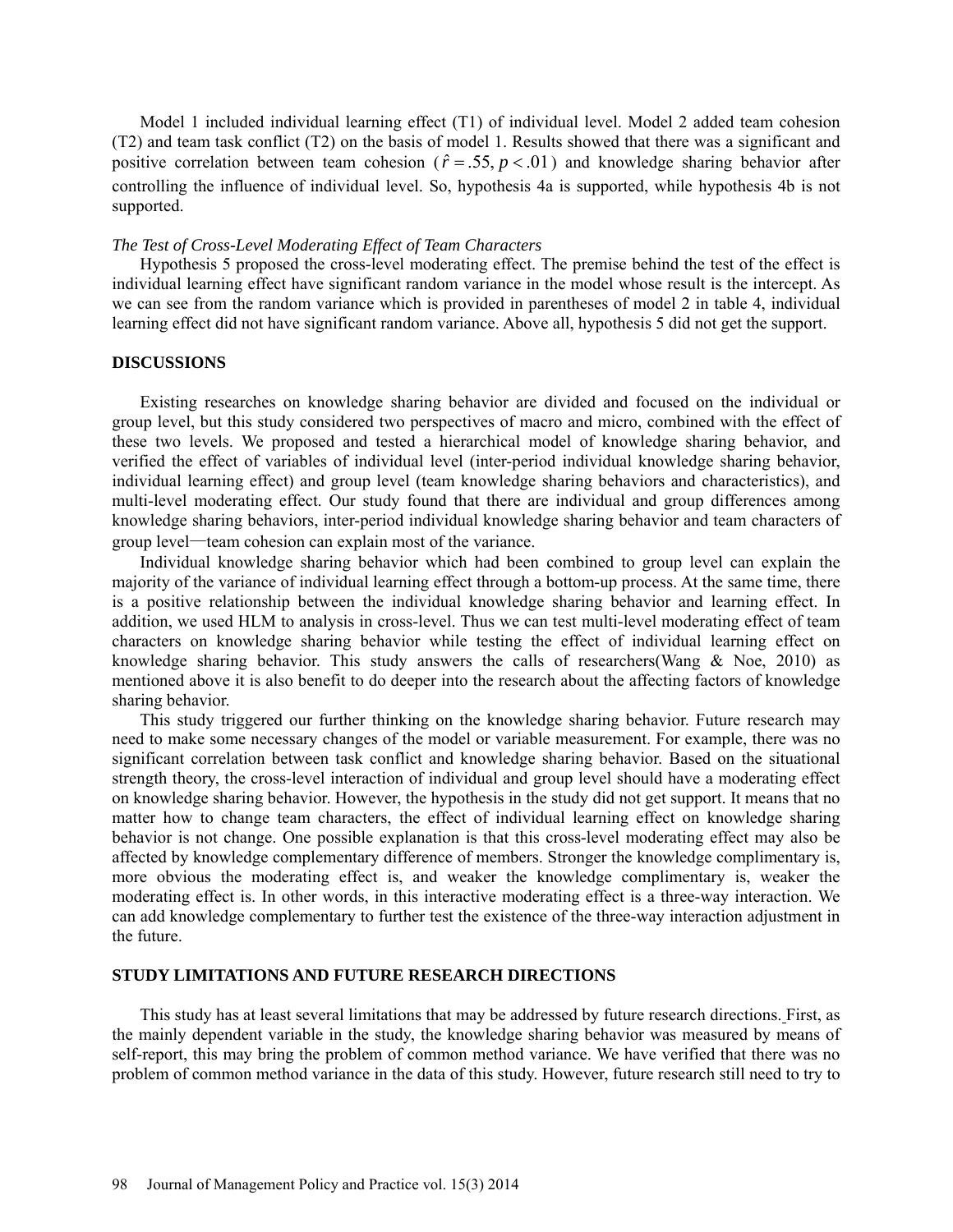further strengthen the research of reliability and persuasive through a variety of data sources (e.g., add the measuring way of others' evaluation).

Second, although we proposed the key factors that may have influence on knowledge sharing behavior of different levels, we did not take some other important and deserved variables into consideration (e.g., individual experience and attitude of knowledge sharing, structural factors of team characters: knowledge complementarity of team members, the heterogeneity of education levels and values, etc).

Third, the limitation is a common problem in the findings of the studies. Participants for this study are university students. Even though the knowledge sharing behavior of students in the university do not have a fundamental difference with the knowledge sharing behavior of the members in other organizations, future studies need to promote the finding to be generalizable.

# **MANAGERIAL IMPLICATIONS**

To a large extent, the success of organizational knowledge management lies on the degree of team knowledge sharing activity, so organizations must consider how to transfer expertise and knowledge from experts who have it to novices who need to know [\(Hinds, Patterson, & Pfeffer, 2001\)](#page-12-18). However, the process of knowledge sharing does not happen naturally, there are a lot of factors that affect team knowledge sharing. To help managers to better trigger team knowledge sharing we should understand these factors and how these factors interactive affect.

The results of this study show that the degree of the members' knowledge sharing with others is affected by individual experience of knowledge sharing, and individual learning effect is the mediator in the effect. So in the process of knowledge management, managers should pay the attention to members' knowledge sharing behavior and willingness in the early stage of team knowledge sharing. And strengthen the management of individual learning effect. Factors which affect individual learning effect are various (e.g., others' support and help, organizational training, individual knowledge structure and learning ability). In addition, team cohesion can also promote team members for knowledge sharing, so managers can improve team cohesion through a variety of ways to promote the interaction and cooperation between team members. That is conducive to team knowledge sharing.

The study takes the variable of individual level and group level into account at the same time, puts forward a hierarchical and theoretical framework of knowledge sharing behavior, and tests the cross-level effect through the cross-level and longitudinal data. In conclusion, this study makes great contribution to the research on knowledge sharing behavior and learning effect.

### **ENDNOTES**

1. Acknowledgements: This work is supported by Humanities and Social Sciences Foundation of the Ministry of Education in China (No. 13YJA630049), the Natural Science Foundation of Guangdong (No. 10451503101006375), Foundation for Developing National Foundation of Shantou University (No. NFC12006), Foundation for Creative Research Groups of Shantou University (No. ITC10004).

#### **REFERENCES**

- <span id="page-11-0"></span>Alavi, Maryam, & Leidner, Dorothy E. (2001). Review: Knowledge management and knowledge management systems: Conceptual foundations and research issues. *MIS Quarterly, 25*(1), 107- 136.
- <span id="page-11-2"></span>Baron, Reuben M, & Kenny, David A. (1986). The moderator–mediator variable distinction in social psychological research: Conceptual, strategic, and statistical considerations. *Journal of personality and social psychology, 51*(6), 1173.
- <span id="page-11-1"></span>Baron, Robert A. (1984). Reducing organizational conflict: An incompatible response approach. *Journal of Applied Psychology, 69*(2), 272.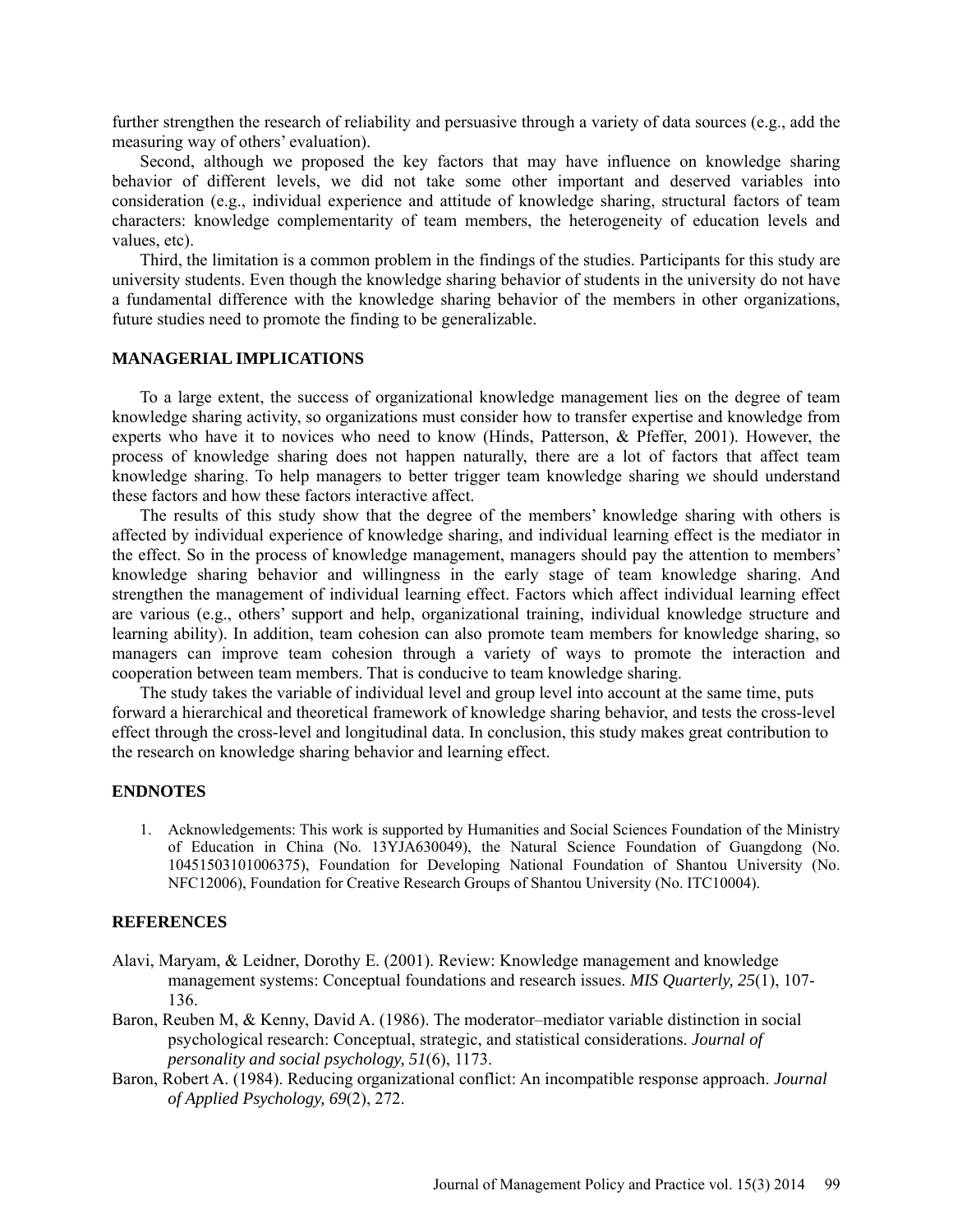- <span id="page-12-12"></span>Beal, D.J., Cohen, R.R., Burke, M.J., & McLendon, C.L. (2003). Cohesion and performance in groups: A meta-analytic clarification of construct relations. *Journal of Applied Psychology, 88*(6), 989.
- <span id="page-12-17"></span>Bliese, P. D. (2000). Within-group agreement, non-independence, and reliability: Implications for data aggregation and analyses. In K. J. Klein & S. W. J. Kozlowski (Eds.), *Multilevel theory, research, and methods in organizations: Foundations, extensions, and new directions* (pp. 349 - 381). San Francisco: Jossey-Bass.
- <span id="page-12-2"></span>Bock, G. W., Zmud, R. W., Kim, Y. G., & Lee, J. N. (2005). Behavioral intention formation in knowledge sharing: Examining the roles of extrinsic motivators, social-psychological forces, and organizational climate. *Mis Quarterly*, 87-111.
- <span id="page-12-5"></span>Bryk, A. S., & Raudenbush, S. W. (1992). *Hierarchical linear models*. Newbury Park, CA: Sage.
- <span id="page-12-9"></span>Chen, Irene YL, & Chen, Nian-Shing. (2009). Examining the Factors Influencing Participants' Knowledge Sharing Behavior in Virtual Learning Communities. *Journal of Educational Technology & Society, 12*(1).
- Constant, David, Kiesler, Sara, & Sproull, Lee. (1994). What's mine is ours, or is it? A study of attitudes about information sharing. *Information systems research, 5*(4), 400-421.
- <span id="page-12-6"></span>Cummings, J. N. (2004). Work groups, structural diversity, and knowledge sharing in a global organization. *Management science*, 352-364.
- <span id="page-12-7"></span>Faraj, Samer, & Yan, Aimin. (2009). Boundary work in knowledge teams. *Journal of Applied Psychology, 94*(3), 604.
- George, Jennifer M, & Bettenhausen, Kenneth. (1990). Understanding prosocial behavior, sales performance, and turnover: a group-level analysis in a service context. *Journal of applied Psychology, 75*(6), 698.
- Hansen, M. T. (1999). The search-transfer problem: The role of weak ties in sharing knowledge across organization subunits. *Administrative science quarterly, 44*(1), 82-111.
- <span id="page-12-0"></span>He, W., & Wei, K. K. (2009). What drives continued knowledge sharing? An investigation of knowledgecontribution and-seeking beliefs. *Decision Support Systems, 46*(4), 826-838.
- <span id="page-12-18"></span>Hinds, P.J., Patterson, M., & Pfeffer, J. (2001). Bothered by abstraction: The effect of expertise on knowledge transfer and subsequent novice performance. *Journal of Applied Psychology, 86*(6), 1232.
- <span id="page-12-1"></span>Hsu, Meng-Hsiang, Ju, Teresa L., Yen, Chia-Hui, & Chang, Chun-Ming. (2007). Knowledge sharing behavior in virtual communities: The relationship between trust, self-efficacy, and outcome expectations. *International Journal of Human -- Computer Studies, 65*(2), 153-169.
- <span id="page-12-15"></span>James, Lawrence R., Demaree, Robert G., & Wolf, Gerrit. (1984). Estimating within-group interrater reliability with and without response bias. *Journal of Applied Psychology, 69*(1), 85-98.
- <span id="page-12-16"></span>James, Lawrence R., Demaree, Robert G., & Wolf, Gerrit. (1993). rwg: An Assessment of Within-Group Interrater Agreement. *Journal of Applied Psychology, 78*(2), 306-309.
- <span id="page-12-13"></span>Jehn, K.A., Northcraft, G.B., & Neale, M.A. (1999). Why differences make a difference: A field study of diversity, conflict and performance in workgroups. *Administrative science quarterly, 44*(4), 741- 763.
- <span id="page-12-14"></span>Jehn, Karen A. (1997). A qualitative analysis of conflict types and dimensions in organizational groups. *Administrative science quarterly*, 530-557.
- <span id="page-12-3"></span>Jiacheng, Wei, Lu, Liu, & Francesco, Calabrese A. (2009). A cognitive model of intra-organizational knowledge-sharing motivations in the view of cross-culture. *International Journal of Information Management, In Press, Corrected Proof*.
- <span id="page-12-8"></span>Jones, G.R., & George, J.M. (1998). The experience and evolution of trust: Implications for cooperation and teamwork. *Academy of Management Review*, 531-546.
- <span id="page-12-11"></span>Keyton, J., & Springston, J. (1990). Redefining cohesiveness in groups. *Small Group Research, 21*(2), 234-254.
- <span id="page-12-4"></span>Mischel, W. (1968). *Personality and assessment*. New York: Wiley.
- <span id="page-12-10"></span>Mischel, W. (1973). Toward a cognitive social learning reconceptualization of personality. *Psychological review, 80*(4), 252.